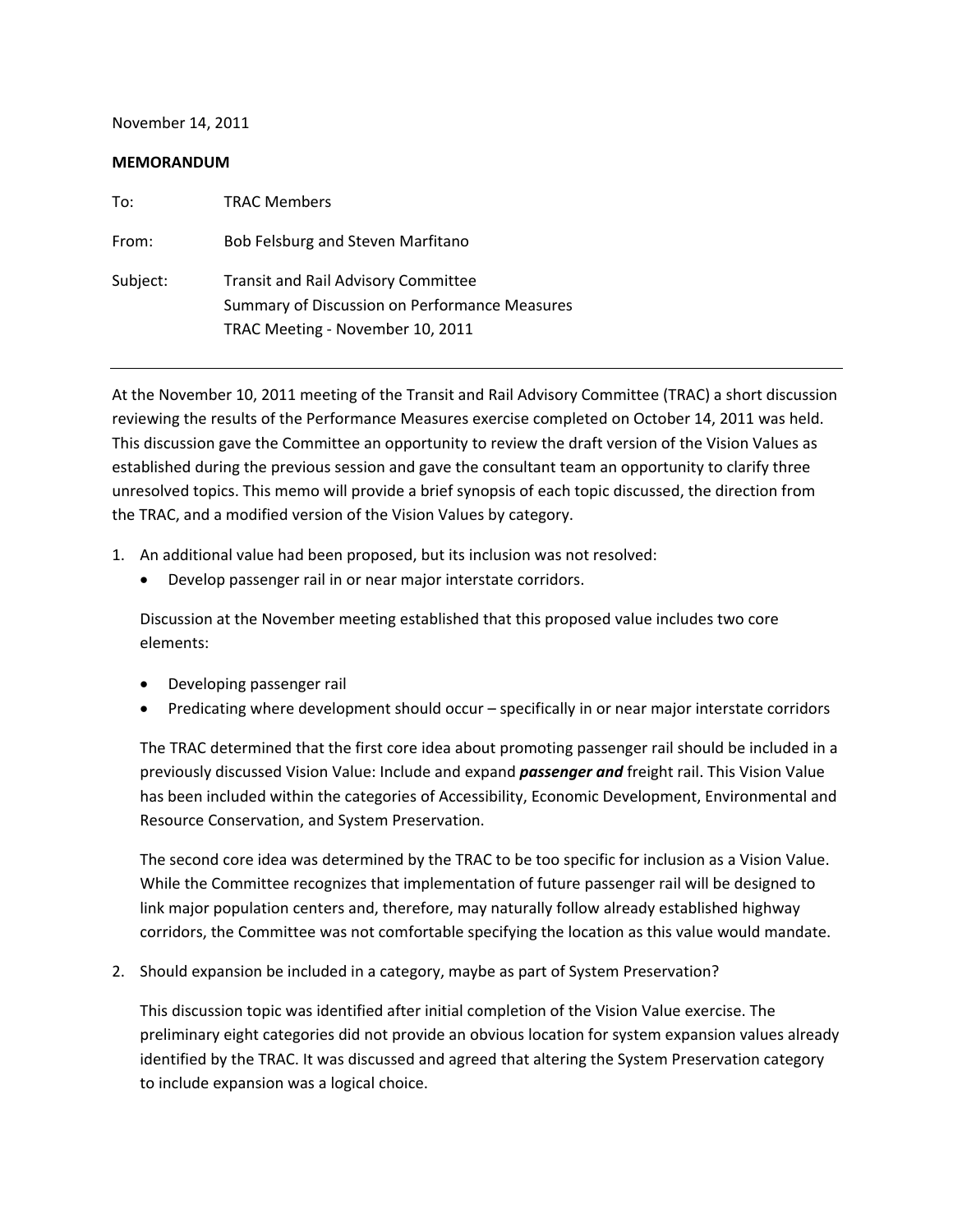As part of this discussion, the TRAC wanted to clarify the new category slightly to aid in prioritization of projects after completion of the Performance Measures Framework. The group suggested the addition of language that would emphasize the importance of first preserving the existing system, and then allowing the expansion of the system as economic conditions permit.

3. Should customer satisfaction be included as a value?

This discussion topic was introduced to the TRAC to determine how/if this aspect should be included in the Performance Measures Framework. The Committee was strong in affirming the importance of including customer satisfaction in the Framework but felt that many of the already identified values appropriately address customer satisfaction characteristics. Further, it was believed that customer satisfaction would be difficult to define and measure. The Committee agreed that customer satisfaction would be best addressed in the general overview and discussion of the Performance Measures Framework.

As a result of this discussion, the Committee recommended altering the TRAC Vision Statement to include specific mention of customer satisfaction and to cement the importance of this concept in the overall framework. The consultant team suggests amending the TRAC Vision Statement as follows:

"To preserve and enhance in an environmentally and economically sensitive manner the efficient mobility of people and goods throughout and beyond Colorado through the development of safe, reliable, *and customer oriented* transit and rail networks."

### **Modified Version of Categories and Values:**

### Accessibility

- To serve the entire state, recognizing mode may change (and transfer locations are important)
- Provide transit opportunities for all populations
- State‐wide and nation‐wide passenger and freight connections
- Community access (local) improvement (connection to regional systems from the start/end point, requires a strong local system to get travelers to the regional system)
- Include and expand passenger and freight rail

### Mobility

- Provide transit opportunities for all populations (ease of access)
- Seamless connectivity (ease of connections from passenger viewpoint)
- State‐wide and nation‐wide passenger and freight connections
- Reduce auto dependency
- Travel-time, cost, frequency, competitiveness, and reliability (especially competitiveness)
- Integrate regional connectivity in all transportation projects (accommodate other modes in projects)